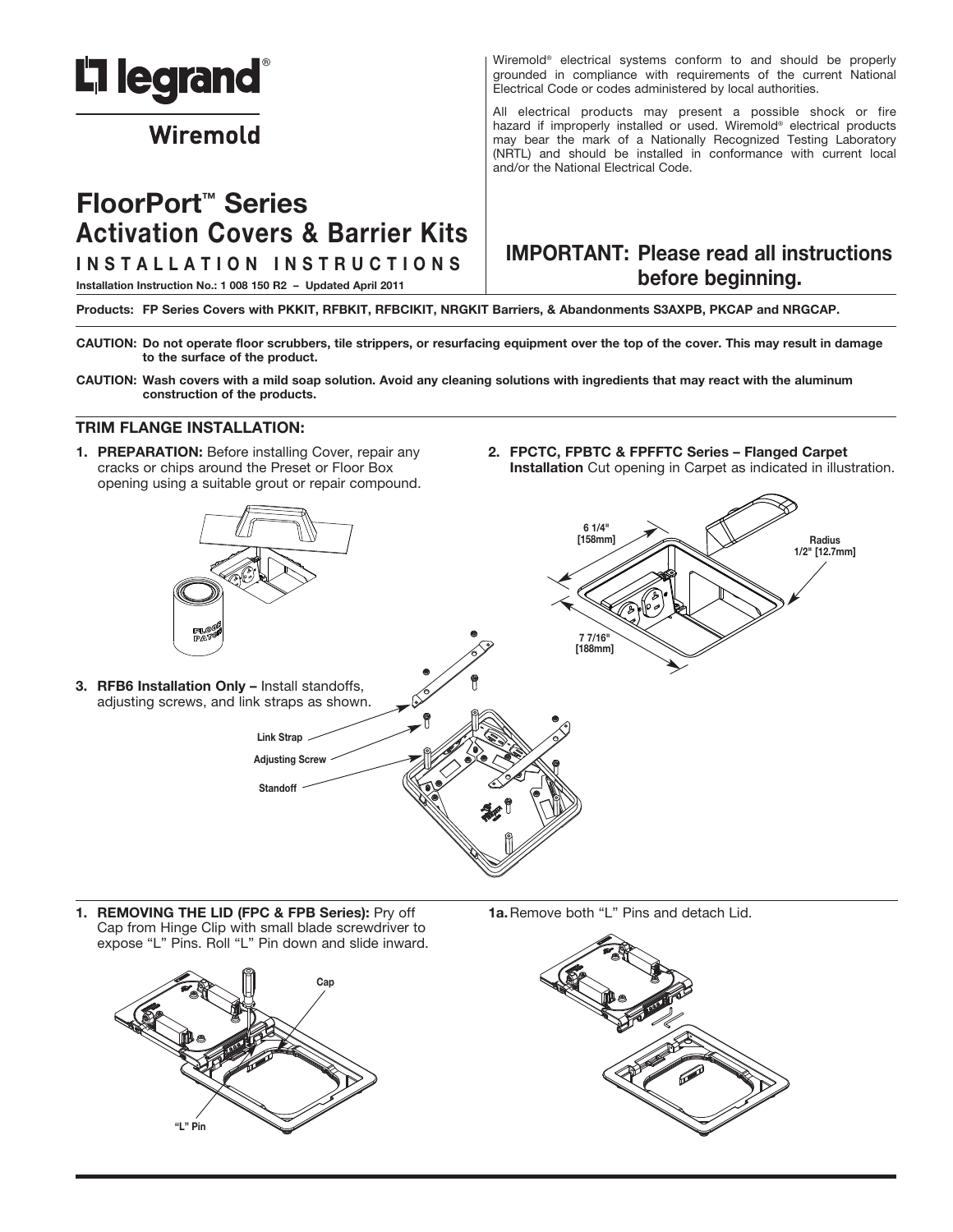- **2. INSTALLING GASKET (All Flanged):** Place Gasket onto the underside of the Trim Ring.
- **2a.Flanged Carpet Installation:** Installation view of round Gasket and Carpet.



- **Round Flange Carpet Gasket**  $\bigcirc$  $\bigcirc$  $\bigcirc$
- **2b.Flanged Tile Installation – FLUSH:** Place flat Gasket under Trim Ring prior to positioning on Concrete.



**2c.Flanged Tile Installation – SURFACE:** Place flat Gasket under Trim Ring prior to positioning over Tile.



**3. ATTACHING THE COVER (Flanged):** Slide sealing Washer over Attachment Screw and mount Flange to Fitting.



**4a.ATTACHING THE COVER (Flangeless):** Thread adjusting screws into preset or floor box and place nylon shoulder washers on screws. Position flange on top and use a slotted screwdriver to adjust flange elevation flush with floor surface.

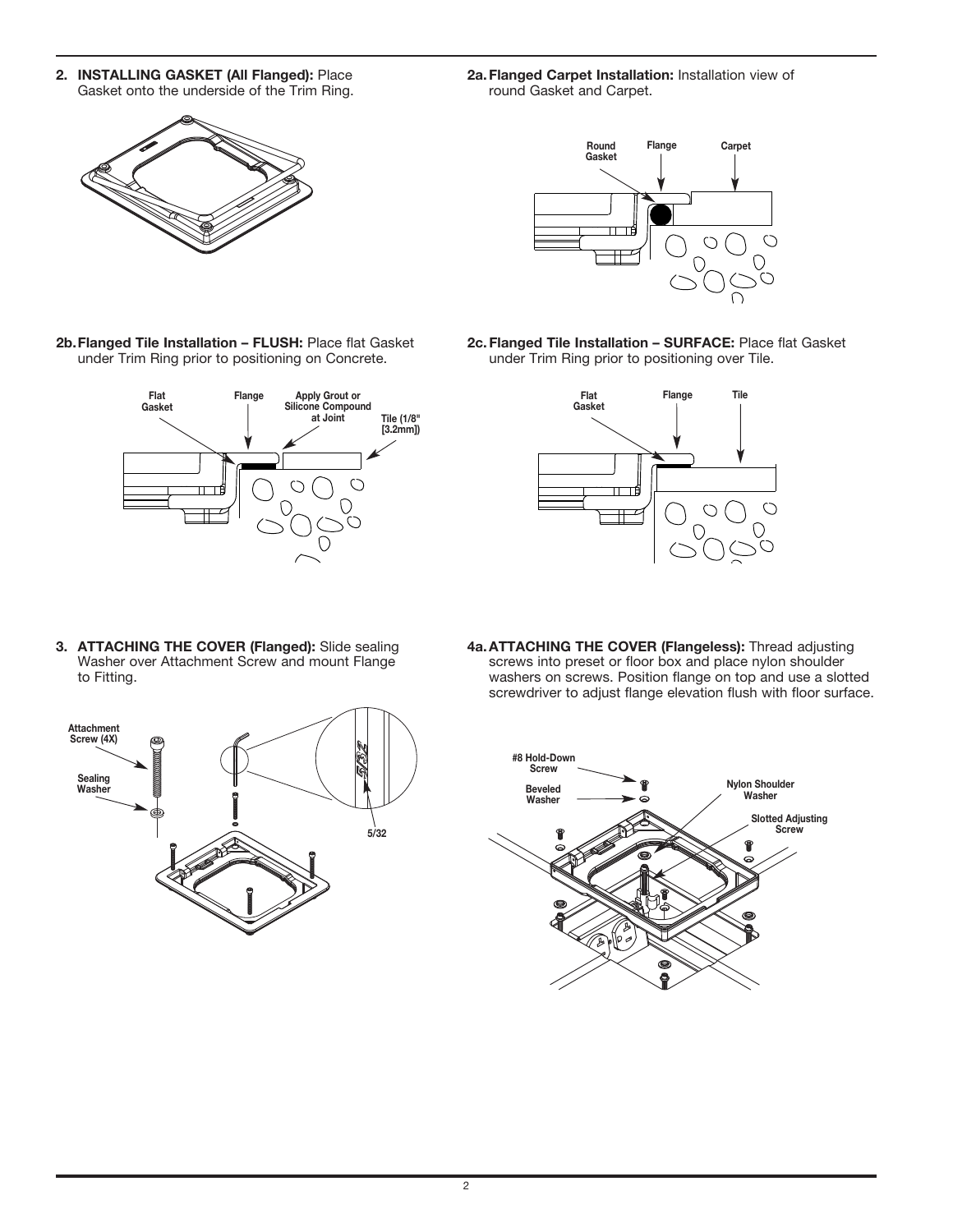**4b.**Confirm top edge of Flange is level with Floor Covering **4c.**Top of Flange adjusted flush with Floor Covering. with Level or Straight Edge.

**FID**  $\Longleftrightarrow$ **FUD** 

**4d.RFB6 Installation Only –** Top of Flange adjusted flush with Floor Covering.



**5.** Re-attach Lid in Trim Ring and re-insert "L" Pins and Hinge Clip Cap.



**7.** Installation complete.





**4e.**Seal edge of Flange with Grout or Silicone.



**6. FINISHING (Carpet Installation – FPC Series):** Cut Carpet Insert (see Template on last page) and mount to Lid with Carpet Tape or Glue.

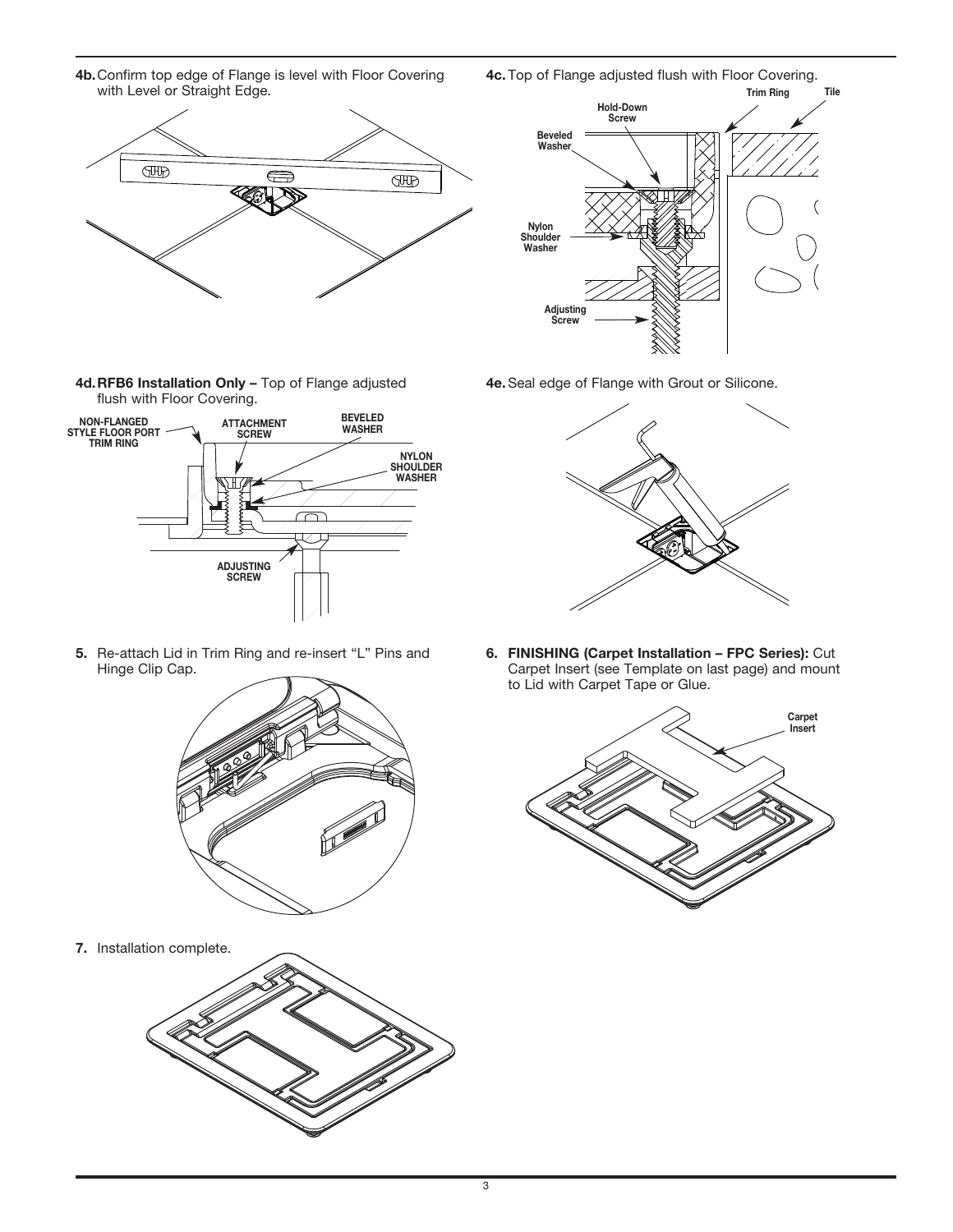# **FURNITURE FEED BARRIER KIT – Cat. No. PKKIT For use on Walkercell & Walkerdeck PK Presets**

**1.** Install power and communication Bend Radius Grommets as shown. **Walkerdeck Presets must have Insulation Blanket inserted on deck surface to maintain Fire Classification.**



**2.** Install Barrier Base to Preset Receptacle Mounts as shown using #10-24 Screws.



#### **FURNITURE FEED BARRIER KIT – Cat. No. RFBKIT For use on RFB4, RFB4-SS, RFB2, RFB2-SS & RFB2-OG Floor Boxes**

- **1.** Install Barrier Base to RFB4 Floor Box Receptacle Mounts as shown using #10-24 Screws.
- **2.** Install Barrier Base to RFB4-SS or RFB2 Series Floor Box as shown using Screws provided in Base Plate. Follow directions on next page to complete installation.





# **FURNITURE FEED BARRIER KIT – Cat. No. RFBCIKIT For use on RFB4-CI Floor Boxes**

**1.** Install Barrier Base to RFB4-CI Floor Box as shown using Screws provided in Base Plate.

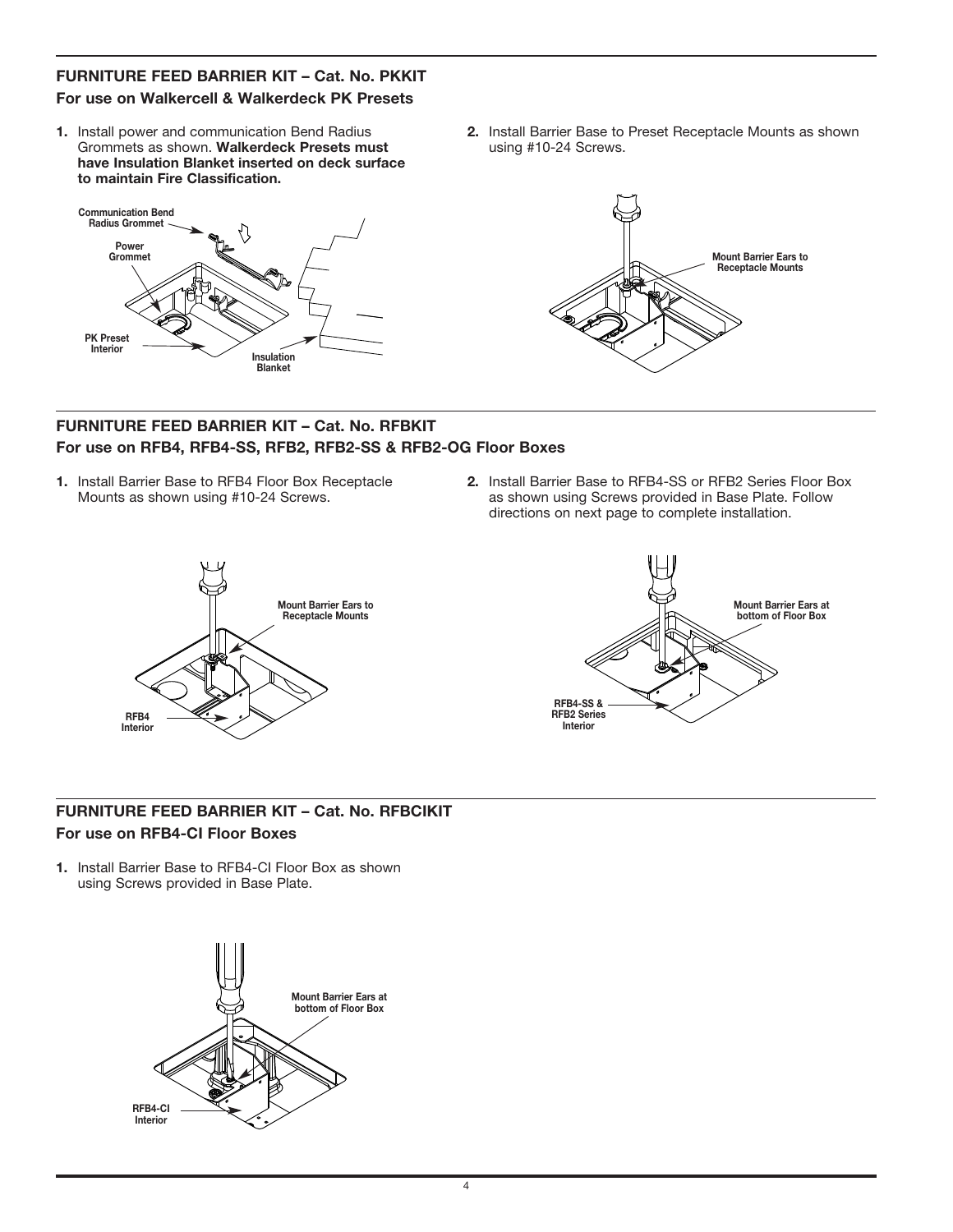### **FURNITURE FEED BARRIER KIT – Cat. No. NRGKIT**

### **For use with UL Listed KAM Industries LTD, dba Cordeck Cellular Metal Raceway Fittings, catalog number NB or N-R-G Bloc® IV Series Presets**

**1.** Insert lower lip of Grommet into the communication opening of the Cell. Push the top of the Grommet inward until it snaps into the Cell opening.



**2.** Install Barrier Base to N-R-G Deck as shown using #10-32 Screws. Follow directions below to complete installation.



**3.** Install Cell Closure Plate to N-R-G Deck as shown using #10-32 Screws.



#### **FURNITURE FEED ACTIVATIONS – FPFF SERIES**

**1.** Select suitable Upper Partition height for concrete pour depth and position over Lower Partition. Attach Trim Ring. Mount Upper Partition to Trim Ring with #8-32 x 1/4 FHMS. Fasten Upper and Lower Partitions with #8-32 x 3/8 PHMS.



**2.** Place Gasket on Flange and remove necessary Screw Plugs for intended Conduit Fitting.



### **FLOORPORT BRACKET COMPATIBILITY**

These fittings are for indoor installation on carpet or tile covered concrete floors that contain a cellular raceway system that has a minimum of 2-1/2" [64 mm] of concrete topping over the top of the deck. A typical UL Filer Classified floor activation will consist of the following components:

| <b>PK Series Preset Inserts</b><br>"()" Maximum Quantity of Units Allowed Inside of Preset Insert |                                      |                                   |                                        |  |  |  |
|---------------------------------------------------------------------------------------------------|--------------------------------------|-----------------------------------|----------------------------------------|--|--|--|
| <b>COVER</b><br><b>ASSEMBLY</b>                                                                   | <b>ACTIVATION</b><br><b>ASSEMBLY</b> | <b>BARRIER</b><br><b>ASSEMBLY</b> | <b>COMMUNICATION</b><br><b>BRACKET</b> |  |  |  |
| <b>FPBTC</b><br><b>FPCTC</b><br><b>FPBT</b><br><b>FPCT</b>                                        | (1) WPACR                            |                                   | $(2)$ DTB-2                            |  |  |  |
| <b>FPFFTC</b><br><b>FPFFT</b>                                                                     |                                      | (1) PKKIT                         | $(1)$ DTB-2FP                          |  |  |  |

| <b>N-R-G-Bloc<sup>®</sup> Series Preset Inserts</b><br>"()" Maximum Quantity of Units Allowed Inside of Preset Insert |                                      |                                   |                                                                                    |  |  |  |
|-----------------------------------------------------------------------------------------------------------------------|--------------------------------------|-----------------------------------|------------------------------------------------------------------------------------|--|--|--|
| <b>COVER</b><br><b>ASSEMBLY</b>                                                                                       | <b>ACTIVATION</b><br><b>ASSEMBLY</b> | <b>BARRIER</b><br><b>ASSEMBLY</b> | <b>COMMUNICATION</b><br><b>BRACKET</b>                                             |  |  |  |
|                                                                                                                       | (1) NPACR                            |                                   | (2) DTB-N3                                                                         |  |  |  |
|                                                                                                                       | (1) NPACR-SGL                        |                                   | (2) DTB-N3 or<br>(1) NRGACT8 or<br>(1) NRGRT8 or<br>(1) NRGACT12 or<br>(1) NRGRT12 |  |  |  |
| <b>FPBTC</b><br><b>FPCTC</b>                                                                                          | (1) NPACR-DD                         |                                   | (1) NRGACT8 or<br>(1) NRGRT8 or<br>(1) NRGACT12 or<br>(1) NRGRT12                  |  |  |  |
| <b>FPBT</b><br><b>FPCT</b>                                                                                            | (1) NPACR-VDD                        |                                   | (1) NRGACT8 or<br>(1) NRGRT8 or<br>(1) NRGACT12 or<br>(1) NRGRT12                  |  |  |  |
|                                                                                                                       | (2) NPACR-VDD                        |                                   |                                                                                    |  |  |  |
| <b>FPFFTC</b><br><b>FPFFT</b>                                                                                         |                                      | (1) NRGKIT                        | (1) NRGACT8 or<br>(1) NRGRT8 or<br>(1) NRGACT12 or<br>(1) NRGRT12                  |  |  |  |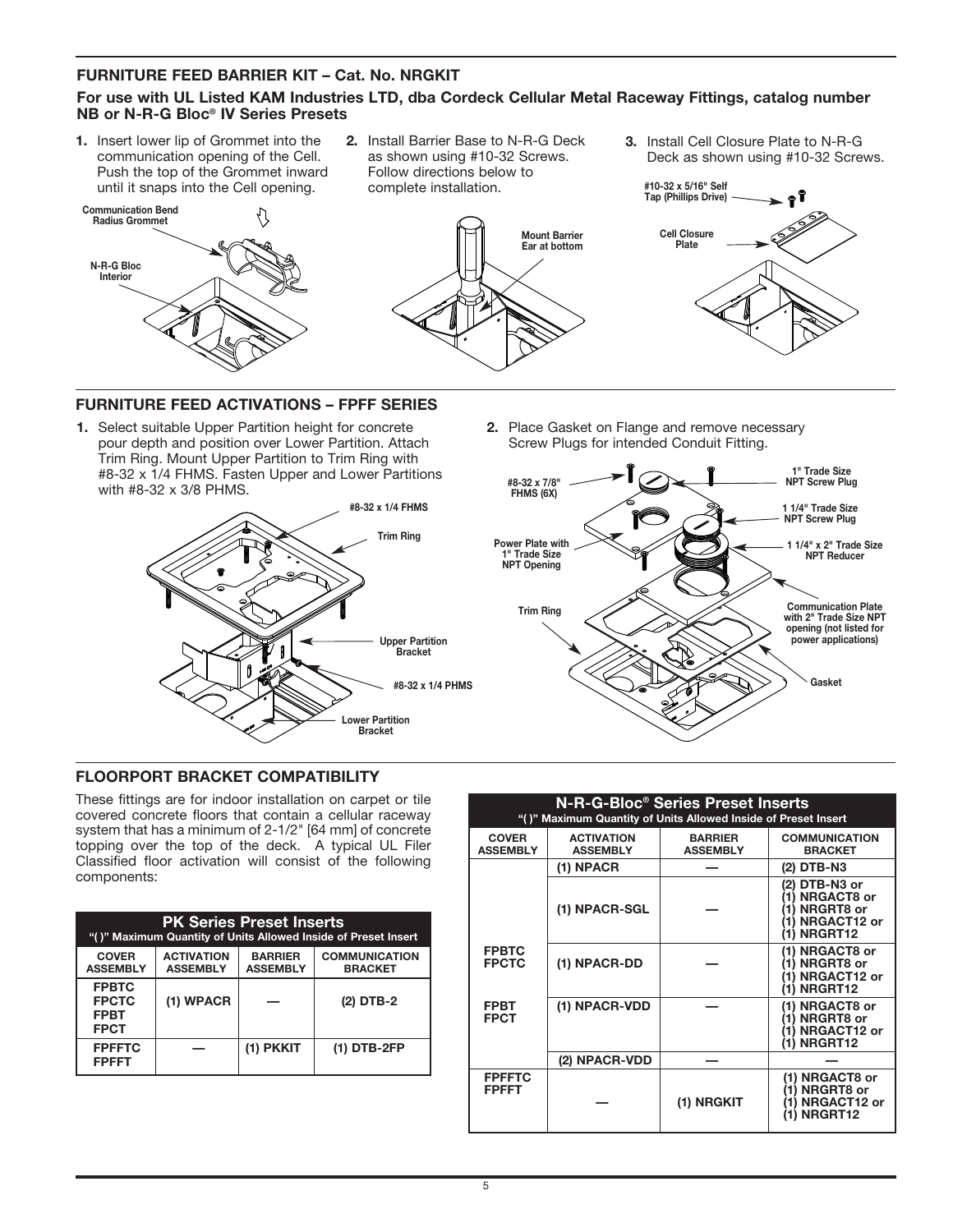#### **FURNITURE FEED ACTIVATIONS – FPFF SERIES (continued)**

- **3.** Attach Fitting and Conduit to Cover Plate. Pull wire & cables and mount Cover Plate to Trim Ring.
	- **Keep Screw Plug for abandonment Flexible Conduit Thread Conduit Fitting into Plate** *CAUTION: Tighten Mounting Plate Screws securely*

*to maintain system ground continuity.*

#### **ABANDONMENT**

#### **1. Cat. No. S3AXBP**

For abandonment, remove Cover Assembly and install 1/4" [6.4mm] Steel Plate using four Leveling Screws provided. Top of Plate should be flush with finished Floor. Apply a bead of silicone caulking around the Bottom Plate to prevent any water or debris entry.





**4.** Installation complete.

**2.** Place 1/8" [3.2mm] aluminum Top Plate over the Bottom Plate. Install the four Screws provided to secure the two Plates.



#### **PERMANENT ABANDONMENT**

#### **1. Cat. Nos. PKCAP & NRGCAP**

For permanent abandonment, remove Cover Assembly and replace with Mud Cap. Repair the Floor Opening using a suitable Grout or Concrete fill.

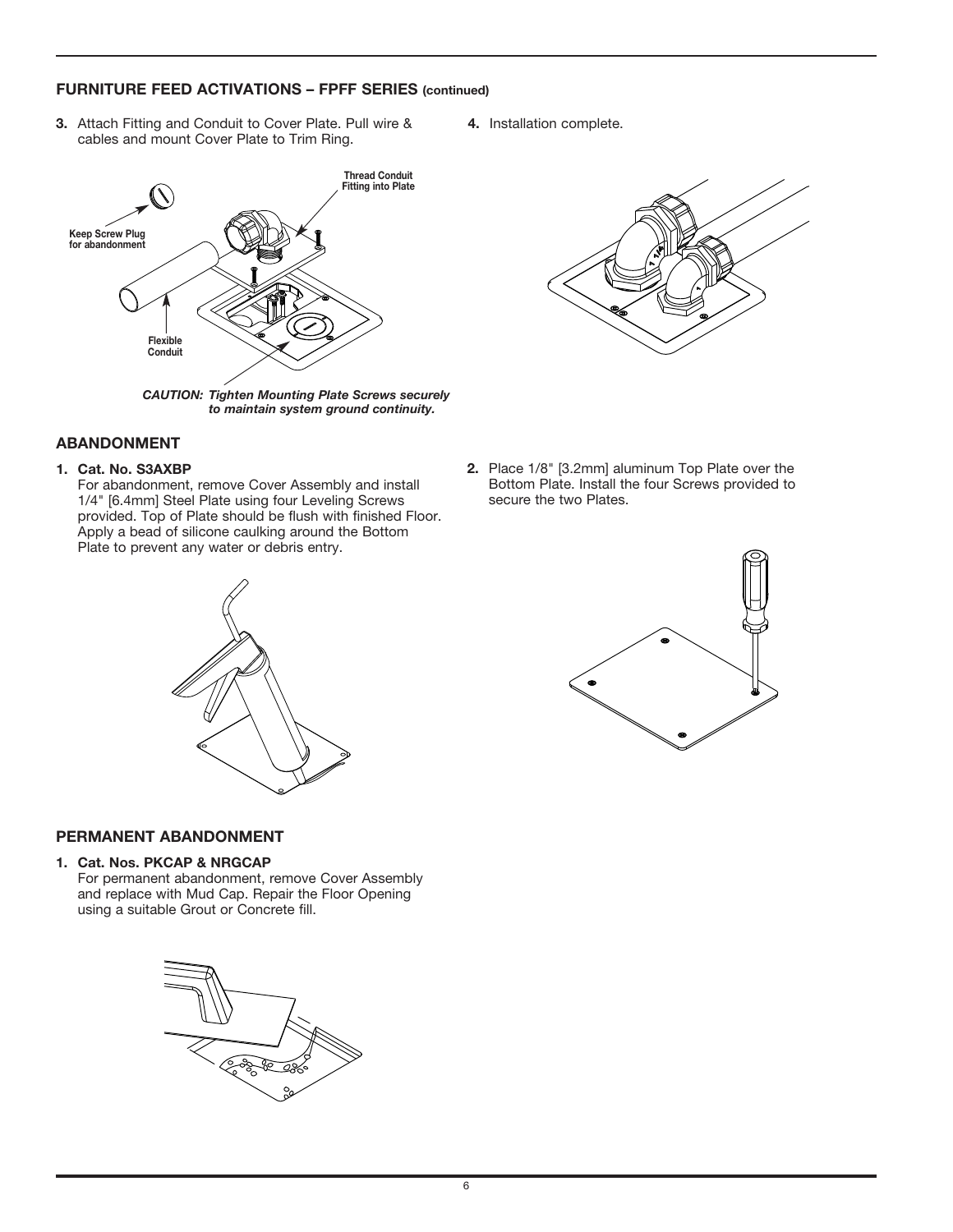To maintain UL Classification on cellular deck applications, refer to the tables below for maximum quantity of conductors allowed to exit activation covers. Refer to the UL Fire Resistance Directory for additional floor design information. Depth of concrete over top of steel deck must be a minimum of 2 1/2" [64 mm]

| <b>CABLE CAPACITY FOR CAT. NO. SERIES PK PRESETS</b><br><b>MANUFACTURED BY WALKER SYSTEMS, INC.</b> |                       |                              |              |              |  |  |
|-----------------------------------------------------------------------------------------------------|-----------------------|------------------------------|--------------|--------------|--|--|
|                                                                                                     | <b>COVER CAT. NO.</b> | <b>PRESET USED WITH:</b>     | <b>POWER</b> | <b>COMM</b>  |  |  |
| FLANGED                                                                                             | <b>FPBTC</b>          | 2 Duplex Receptacles         | 4(a)         | 64 (c)       |  |  |
|                                                                                                     | <b>FPCTC</b>          | 2 Duplex Receptacles         | 4(a)         | 64 (c)       |  |  |
|                                                                                                     | <b>FPFFTC</b>         | Conduit Feed - Power Only    | 14(b)        | 0            |  |  |
|                                                                                                     | <b>FPFFTC</b>         | Conduit Feed - Comm. Only    | $\Omega$     | $224$ (d)(e) |  |  |
|                                                                                                     | <b>FPFFTC</b>         | Conduit Feed - Power & Comm. | 14 $(b)$     | 224 (d)(e)   |  |  |
| <b>FLANGELESS</b>                                                                                   | <b>FPBT</b>           | 2 Duplex Receptacles         | 4(a)         | 64 (c)       |  |  |
|                                                                                                     | <b>FPCT</b>           | 2 Duplex Receptacles         | 4(a)         | 64 (c)       |  |  |
|                                                                                                     | <b>FPFFT</b>          | Conduit Feed - Power Only    | 14 $(b)$     | 0            |  |  |
|                                                                                                     | <b>FPFFT</b>          | Conduit Feed - Comm. Only    | 0            | $224$ (d)(e) |  |  |
|                                                                                                     | <b>FPFFT</b>          | Conduit Feed - Power & Comm. | 14 $(b)$     | $224$ (d)(e) |  |  |

| <b>CABLE CAPACITY FOR CAT. NO. SERIES NB OR NRG BLOC IV PRESETS</b> |                       |                              |              |                   |
|---------------------------------------------------------------------|-----------------------|------------------------------|--------------|-------------------|
|                                                                     | <b>COVER CAT. NO.</b> | <b>PRESET USED WITH:</b>     | <b>POWER</b> | <b>COMM</b>       |
| FLANGED                                                             | <b>FPBTC</b>          | 2 Duplex Receptacles         | 4(a)         | 96 <sub>(c)</sub> |
|                                                                     | <b>FPBTC</b>          | 4 Duplex Receptacles         | 8(a)         | 64 (c)            |
|                                                                     | <b>FPCTC</b>          | 2 Duplex Receptacles         | 4(a)         | 96 (c)            |
|                                                                     | <b>FPCTC</b>          | 4 Duplex Receptacles         | 8 (a)        | 64 (c)            |
|                                                                     | <b>FPFFTC</b>         | Conduit Feed - Power Only    | 14 $(b)$     | 0                 |
|                                                                     | <b>FPFFTC</b>         | Conduit Feed - Comm. Only    | 0            | $224$ (d)(e)      |
|                                                                     | <b>FPFFTC</b>         | Conduit Feed - Power & Comm. | 14(b)        | $224$ (d)(e)      |
| FLANGELESS                                                          | <b>FPBTC</b>          | 2 Duplex Receptacles         | 4(a)         | 96 <sub>(c)</sub> |
|                                                                     | <b>FPBTC</b>          | 4 Duplex Receptacles         | 8(a)         | 64 (c)            |
|                                                                     | <b>FPCTC</b>          | 2 Duplex Receptacles         | 4(a)         | 96 <sub>(c)</sub> |
|                                                                     | <b>FPCTC</b>          | 4 Duplex Receptacles         | 8 (a)        | 64 (c)            |
|                                                                     | <b>FPFFT</b>          | Conduit Feed - Power Only    | 14 $(b)$     | 0                 |
|                                                                     | <b>FPFFT</b>          | Conduit Feed - Comm. Only    | 0            | $224$ (d)(e)      |
|                                                                     | <b>FPFFT</b>          | Conduit Feed - Power & Comm. | 14(b)        | $224$ (d)(e)      |

#### **NOTES:**

- **(a)** Maximum quantity of three-conductor power supply cords (3/8" [9.5mm] maximum diameter).
- **(b)** Maximum quantity of No. 12 AWG conductors allowed when a 1/2" through 1" trade size liquid tight steel conduit with cast steel 90º elbow is connected to access cover. When conductors larger than No. 12 AWG are used, the aggregate cross-sectional area of the copper conductors shall not exceed the aggregate cross-sectional area of No. 12 AWG conductors.
- **(c)** Maximum quantity of No. 24 AWG conductors (4-pair communication cable has eight conductors; 25-pair communication cable has 50 conductors). When conductors larger than No. 24 AWG are used, the aggregate crosssectional area of the copper conductors shall not exceed the aggregate crosssectional area of No. 24 AWG conductors. Maximum size of any communication cable is not to exceed 25-pair (3/8" [9.5mm] maximum diameter).
- **(d)** Maximum quantity of No. 24 AWG conductors (4-pair communication cable has eight conductors; 25-pair communication cable has 50 conductors) allowed when a 1/2" through 1- 1/4" trade size liquid tight conduit with cast steel 90º elbow is connected to access cover. When conductors larger than No. 24 AWG are used, the aggregate cross-sectional area of the copper conductors shall not exceed the aggregate cross-sectional area of No. 24 AWG conductors. Maximum size of any communication cable is not to exceed 25-pair (3/8" [9.5mm] maximum diameter).
- **(e)** Where local codes permit, conduit may be omitted when used for communication type cables. A steel conduit fitting or a nipple that extends a minimum distance of 1" [25.4 mm] beyond surface of cover assembly must be utilized. Protect wires from damage by installing a bushing suitable for use with the type of fitting used. The diameter of the conduit fitting opening for the passage of cables shall be no more than 1/8 in. larger than the diameter of the cable. Use a suitable fire-resistive caulking such as 3M Part No. CP 25WB to seal openings around cables larger than 1/8 in.